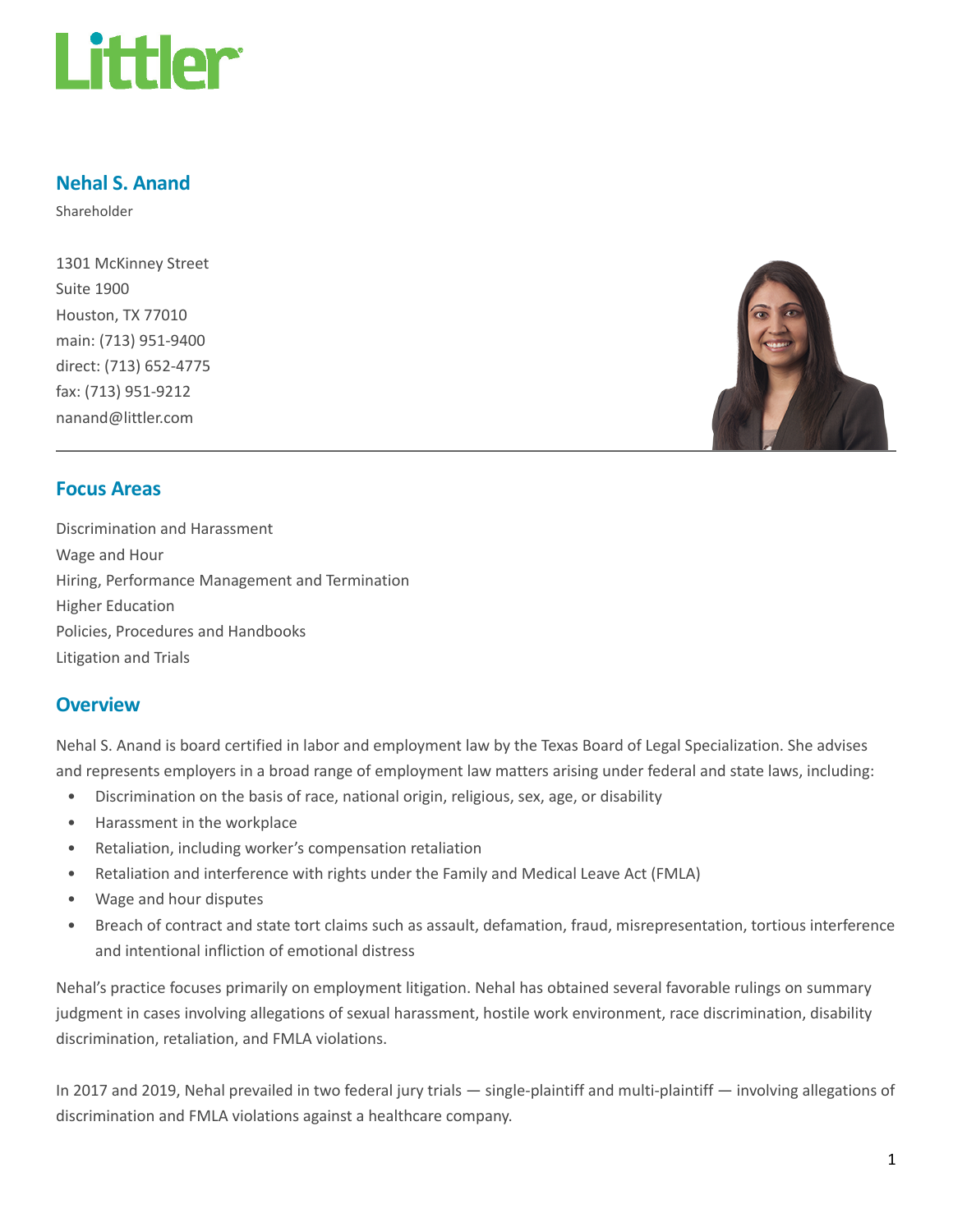

Nehal also assists employers with responding to administrative charges of discrimination before the Equal Employment Opportunity Commission and claims for unemployment benefits or unpaid wages before the Texas Workforce Commission. In addition, she counsels employers in best practices on employment law matters, including:

- Reviewing and drafting employee handbooks and policies
- Hiring, performance management and termination
- Auditing wage and hour policies and practices to ensure compliance with the Fair Labor Standards Act
- Conducting investigations related to employee misconduct, discrimination, harassment or retaliation
- Assessing employee accommodation requests to ensure compliance with the Americans with Disabilities Act Amendments Act
- Preventing discrimination, harassment and retaliation claims

Nehal works with both large and small companies and often works with clients in the retail, healthcare, hospitality, staffing, and energy industries.

Nehal is a liaison for the firm's Women's Leadership Initiative.

During law school, Nehal served as a judicial intern for the Hon. David Hittner, U. S. District Judge, Southern District of Texas. In law school, she was a notes and comments editor for the South Texas Law Review and served as an advocate and brief-writer for the nationally-recognized South Texas College of Law Moot Court Team.

## Professional and Community Affiliations

- Vice Chair, Labor and Employment Law Section, Houston Bar Association
- Member, Houston Young Lawyers Association
- Member, Indo-American Chamber of Commerce of Greater Houston
- Member, South Asian Bar Association

## Recognition

- Named, Rising Star, Texas, Super Lawyers, 2020-2021
- Named, First Place, Spurgeon E. Bell Intramural Moot Court Competition
- Best Speaker, Spurgeon E. Bell Intramural Moot Court Competition
- Best Brief Award, Spurgeon E. Bell Intramural Moot Court Competition
- Recipient, Best Brief Award, National Appellate Advocacy Competition, American Bar Association
- Recipient, Second Place Brief Award, Burton D. Wechsler First Amendment Moot Court Competition
- Recipient, Outstanding Debater and Researcher of the Year, University of Richmond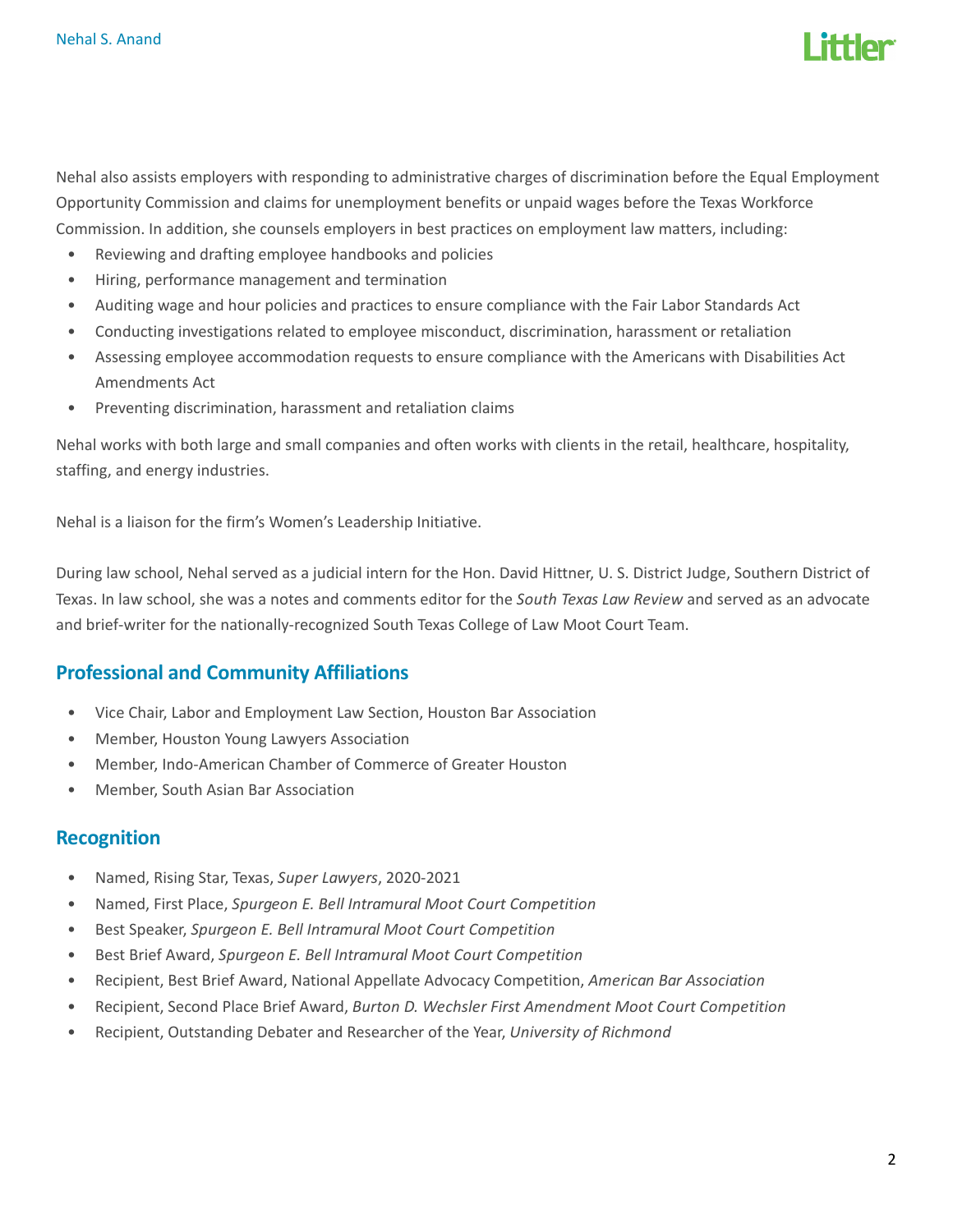

## **Education**

J.D., South Texas College of Law Houston, 2009, summa cum laude B.A., University of Richmond, 2006, cum laude

## Bar Admissions

Texas

## **Courts**

- U.S. Court of Appeals, 5th Circuit
- U.S. District Court, Northern District of Texas
- U.S. District Court, Eastern District of Texas
- U.S. District Court, Southern District of Texas
- U.S. District Court, Western District of Texas

## Languages

Gujarati

## Publications & Press

Help! My co-workers keep talking politics at work Houston Chronicle October 8, 2019

Littler Elevates 28 Attorneys to Shareholder Littler Press Release January 3, 2018

## Speaking Engagements

Virus, Variants, and Vaccines Indo-American Chamber of Commerce Webinar September 8, 2021

# The Revolving Door of Returning to Work in Texas

Littler 2020 Virtual Texas Employer Conference August 13, 2020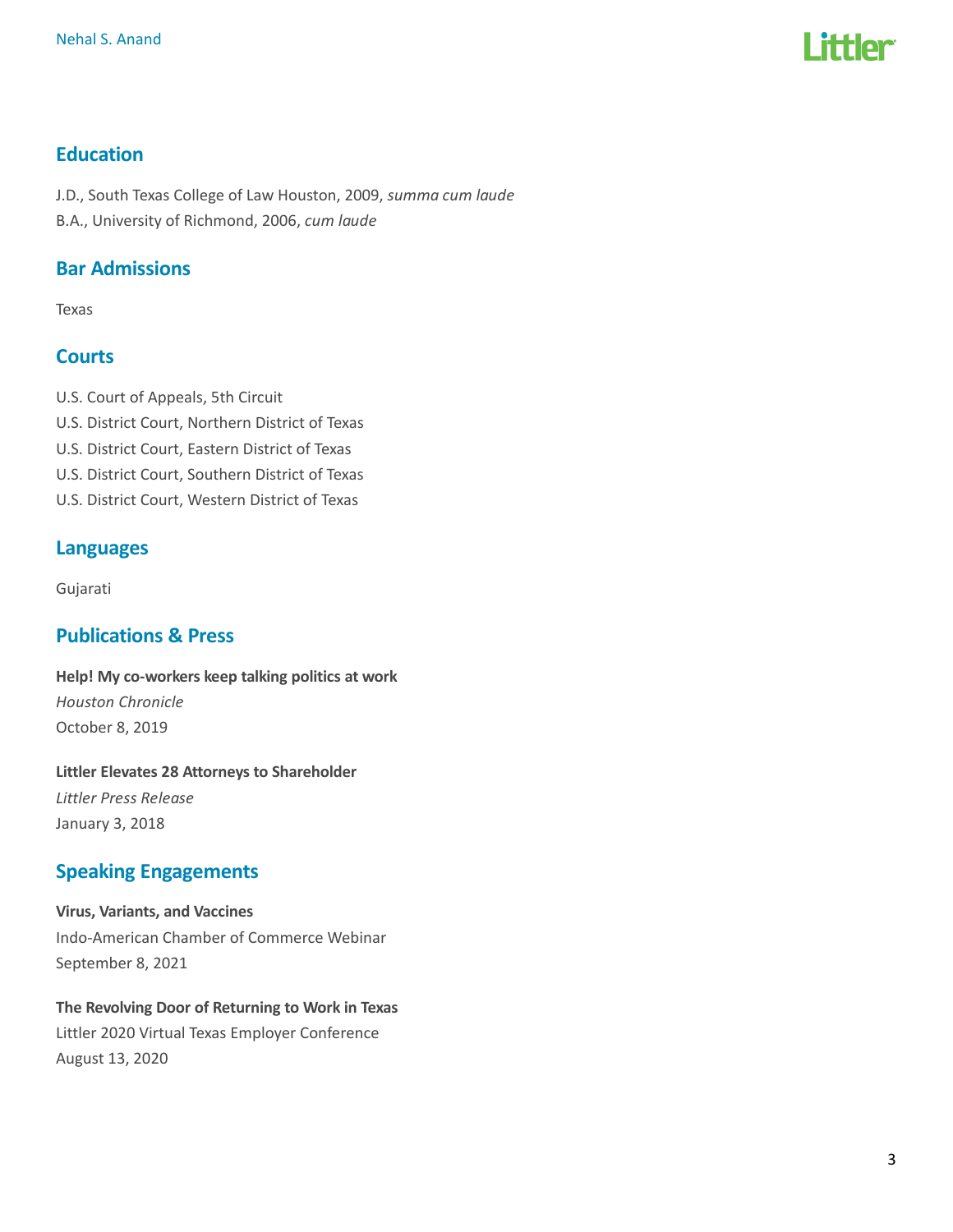

### COVID-19 for Businesses/Employers – Frequently Asked Questions

Indo-American Chamber of Commerce Webinar March 25, 2020

Schedules, Scarfs, and Shots, Oh My! Religious Accommodations in the Workplace 2019 Houston Employer Conference, Houston, TX August 8, 2019

What Managers Can Do to Mitigate Litigation Risk (and What You Can Do to Help Them) Houston, TX February 12, 2019

## 2018 Legal Update: Washington, the Supreme Court and Beyond…

2018 Houston Employer Conference, Houston, TX August 8, 2018

Panel - #MeToo - Now What Asian Pacific Interest Section of the State Bar of Texas - Annual Conference April 27, 2018

## Conducting Efficient, Effective and Lawful Workplace Investigations

2017 Littler Houston Employer Conference August 10, 2017

### Hiring and Firing: Increase Profit and Limit Liability

HR Workshop, 2017 Asian American Hotel Owners Association's National Convention April 13, 2017

### ADA Accommodations and the Interactive Process

Littler Mendelson and BB&T – Labor and Employment Webinar Series October 11, 2016

### 2016 Employment Law Update and the DOL's New Overtime Rule

Washington County Chamber of Commerce September 28, 2016

### The DOL's Final Rule on Overtime Asian American Hotel Owners Association Conference

August 30, 2016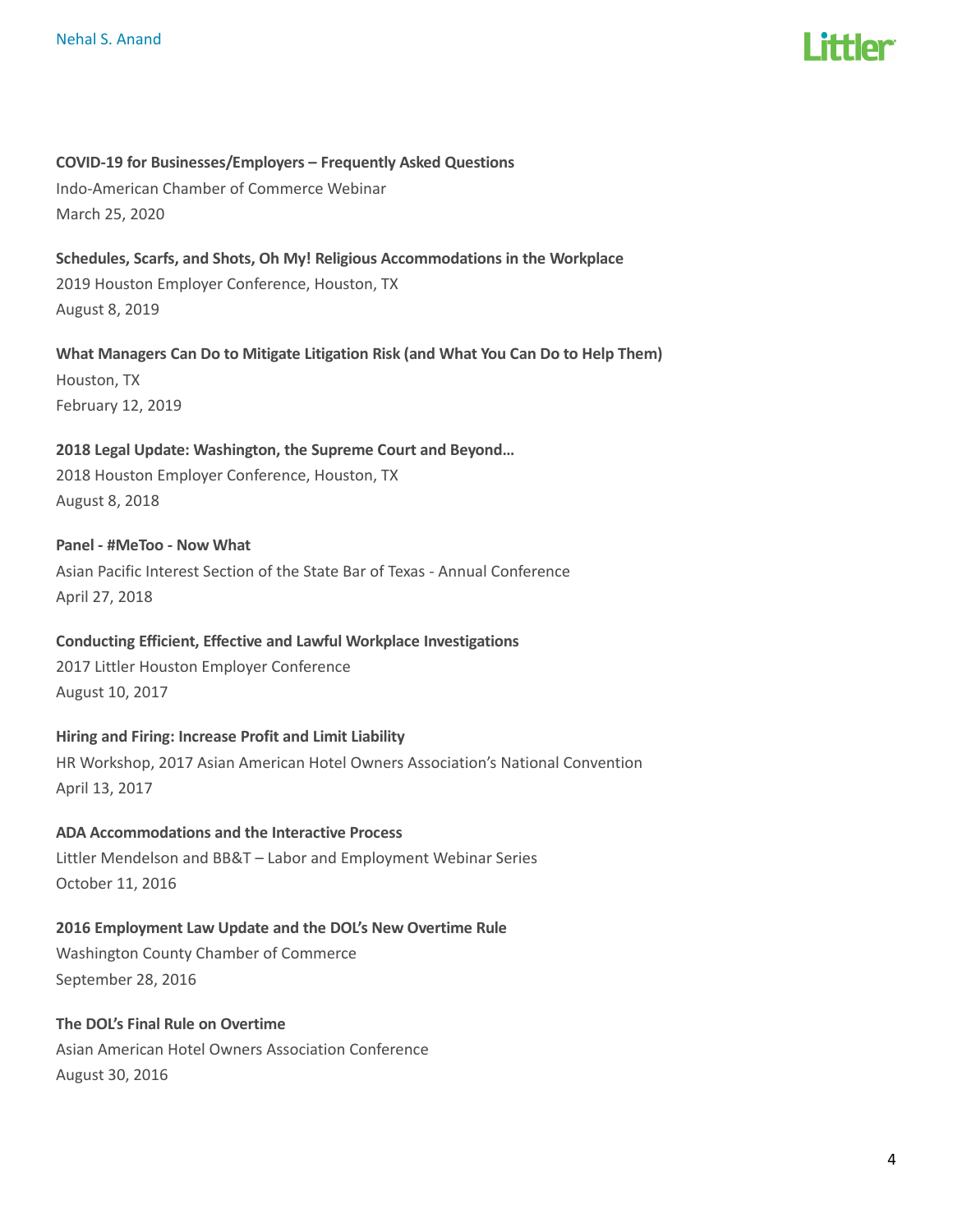

#### 2016 Houston Employer Conference

Houston, TX August 11, 2016

### Social Media and Beyond - Addressing Employee Conduct in 2015

Brazos Valley SHRM Business Seminar September 15, 2015

What's Happening at the Federal Level: Legislative, Agency, Supreme Court, and Fifth Circuit Update Littler, Houston, TX August 13, 2015

2015 Houston Employer Conference Houston, TX August 13, 2015

Social Media and Beyond Houston Bar Association, Houston, TX July 17, 2015

Social Media and Beyond The HR Professional 2015 - HR Houston, Houston, TX May 14, 2015

Conducting Effective Workplace Investigations: "It's [Not] Elementary, My Dear Watson!" March 24, 2015

The Changing Landscape of Legal Education: Employer's Perspective Garland R. Walker American Inn of Court November 4, 2014

Hiring, Performance Management and Termination Labor & Employment Webinar Series - Littler Mendelson and BB&T September 18, 2014

Future of Contingent Workers: Employer, Employee and Independent Contractors – Oh My! Littler Mendelson, Houston, TX August 14, 2014